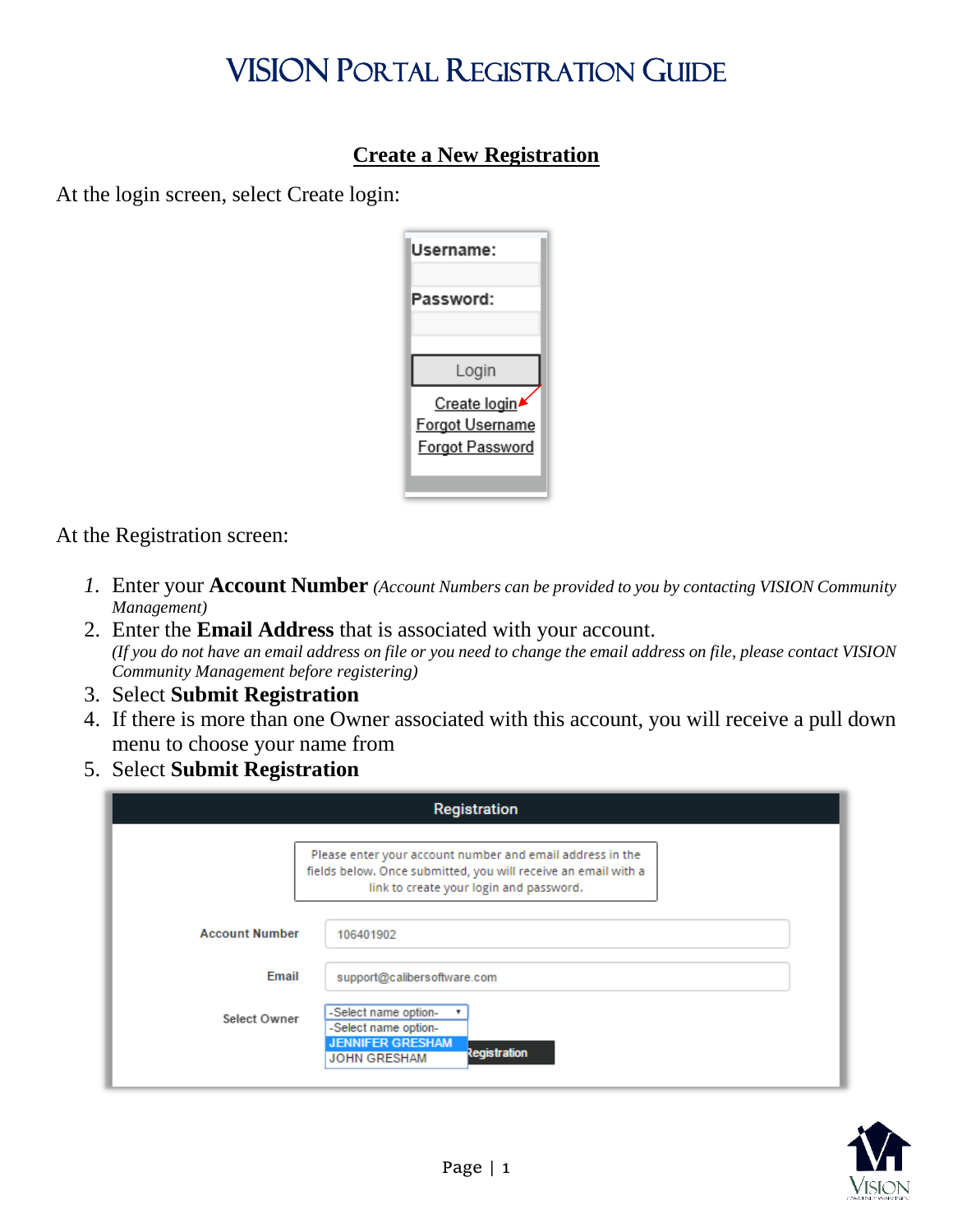## VISION PORTAL REGISTRATION GUIDE

Once you have selected Submit Registration, follow these steps:

- 1. Go to your email box of the email address you provided and locate the New Account Registration email sent to you from NoReply@WeAreVision.com.
- 2. Click on the link provided

| Thank you for registering with Caliber Portal. In order to complete the process, you must click the T<br>following link:                                                               |
|----------------------------------------------------------------------------------------------------------------------------------------------------------------------------------------|
| If you did not register a new Caliber Portal account, you can simply disregard this message. If you<br>have any questions, please contact your management company or property manager. |

Once you click the link you will be directed to the Create Login Credentials page:

- 1. Enter a **Username** of your choice *(must have at least 6 characters)*
- *2.* Enter a **Password** of your choice *(Passwords must be at least 8 characters and contain at least one uppercase and one lowercase letter and one number)*
- 3. Select Submit
- 4. If your username is already in use, you will be required to select another username until you enter one that is available.

|          | Create login credentials                                                                                                                                                     |
|----------|------------------------------------------------------------------------------------------------------------------------------------------------------------------------------|
|          | Please enter your new username and password for your account.                                                                                                                |
| Username | Username                                                                                                                                                                     |
|          | (Username must have at least six(6) characters)                                                                                                                              |
| Password | Password                                                                                                                                                                     |
|          | (Password must have at least eight(8) characters, including one(1) uppercase, one(1) lowercase<br>and one(1) number. These special characters !@#\$%^&+=- may also be used.) |
|          | Submit                                                                                                                                                                       |